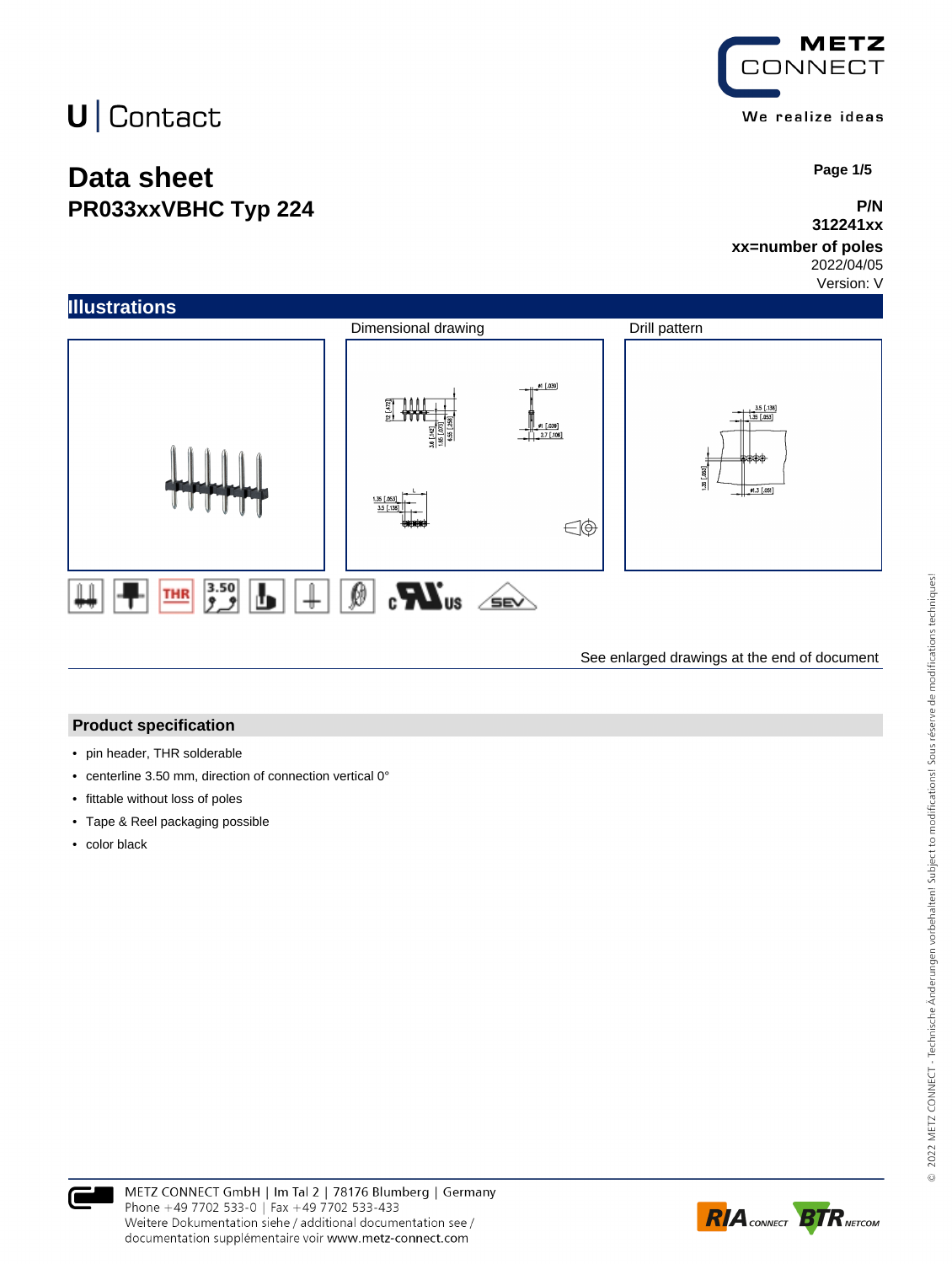### **Data sheet PR033xxVBHC Typ 224**



 **Page 2/5**

#### **P/N 312241xx**

#### **xx=number of poles**

2022/04/05 Version: V

|  | Technical Data |  |
|--|----------------|--|
|  |                |  |
|  |                |  |

| <b>General Data</b>                |                               |                           |                |  |
|------------------------------------|-------------------------------|---------------------------|----------------|--|
| Solder pin length                  | 3.6 mm                        |                           |                |  |
| min. number of poles               | $\overline{2}$                |                           |                |  |
| max. number of poles               | 24                            |                           |                |  |
| Insulating material class          | <b>CTI 600</b>                |                           |                |  |
| clearance/creepage dist.           | $2.5$ mm                      |                           |                |  |
| Protection category                | IP00                          |                           |                |  |
| Rated current                      | 6A                            |                           |                |  |
| Overvoltage category               | $\overline{\mathbb{H}}$       | $\overline{\mathsf{III}}$ | Π              |  |
| Pollution degree                   | $\overline{3}$                | $\overline{2}$            | $\overline{2}$ |  |
| Rated voltage                      | 200 V                         | 500 V                     | 500V           |  |
| Rated test voltage                 | $2.5$ kV                      | $2.5$ kV                  | $2.5$ kV       |  |
| <b>Approvals</b>                   |                               |                           |                |  |
| V/A                                | 300 / 15                      |                           |                |  |
| approval UL - File No.             | E121004                       |                           |                |  |
| SEV Reg 130002<br><b>SEV</b>       | 200 V / 2.5 kV / 6 A / 1.0 mm |                           |                |  |
| <b>Material</b>                    |                               |                           |                |  |
| insulating material                | <b>PA46</b>                   |                           |                |  |
| flammability class                 | V <sub>0</sub>                |                           |                |  |
| contact pin material               | CuZnPb                        |                           |                |  |
| contact pin surface                | $Ni + Sn$                     |                           |                |  |
| <b>Glow-Wire Flammability GWFI</b> |                               |                           |                |  |
| Glow-Wire Flammability GWIT        |                               |                           |                |  |
| <b>REACh</b>                       | compliant                     |                           |                |  |
| REACh - substance (SVHC)           | Lead / 7439-92-1              |                           |                |  |
| <b>Climatic Data</b>               |                               |                           |                |  |
| upper limit temperature            | 105 °C                        |                           |                |  |
| lower limit temperature            | $-40 °C$                      |                           |                |  |
| general                            |                               |                           |                |  |
| Tolerance                          | ISO 2768 - mH                 |                           |                |  |
|                                    |                               |                           |                |  |



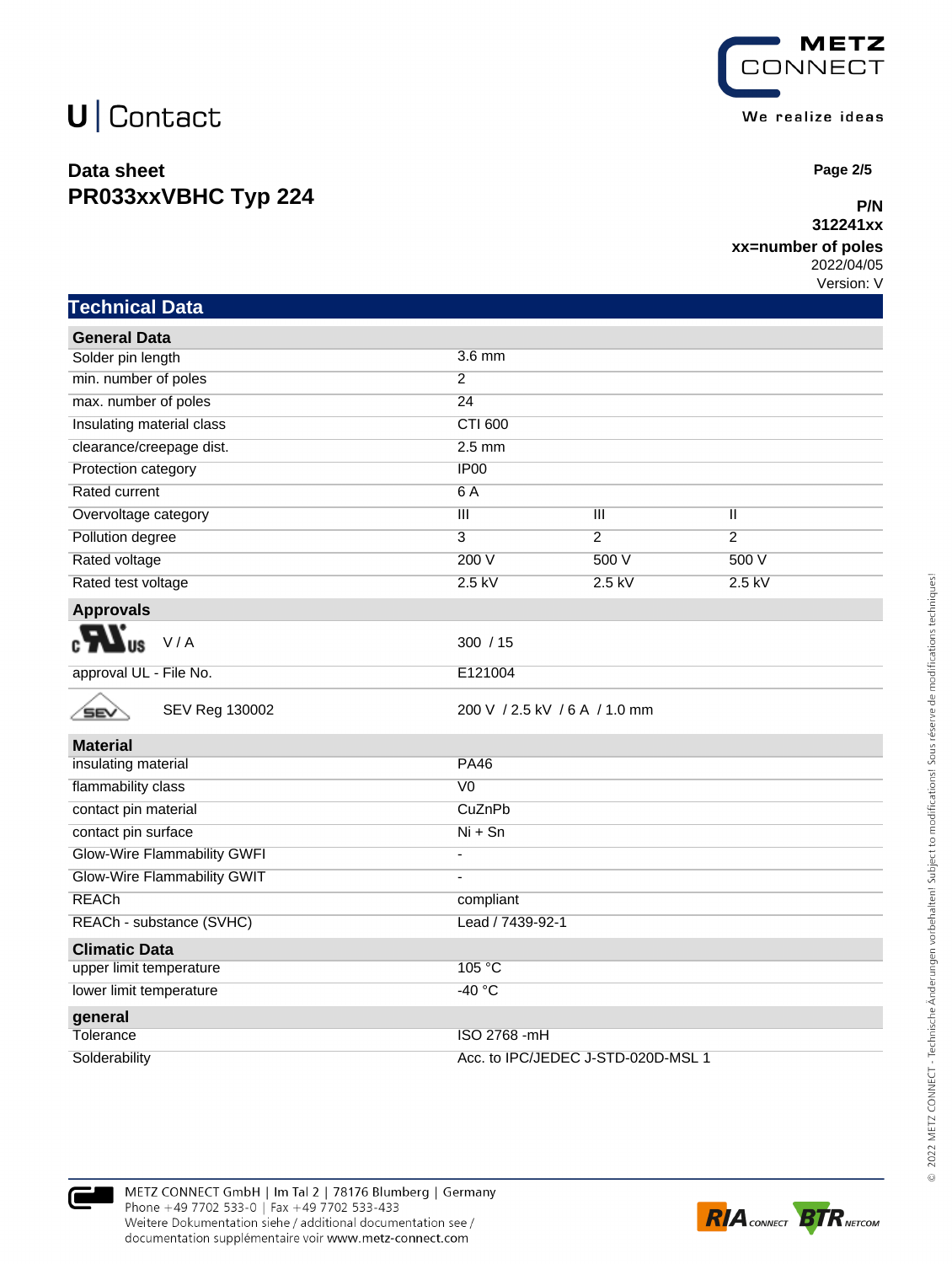### **Data sheet PR033xxVBHC Typ 224**



We realize ideas

 **Page 3/5**

**P/N 312241xx**

**xx=number of poles** 2022/04/05 Version: V

| <b>Counterpart of</b> |                     |  |  |  |  |
|-----------------------|---------------------|--|--|--|--|
| P/N                   | <b>Designation</b>  |  |  |  |  |
| 311661                | RP023xxHBWC Typ 166 |  |  |  |  |



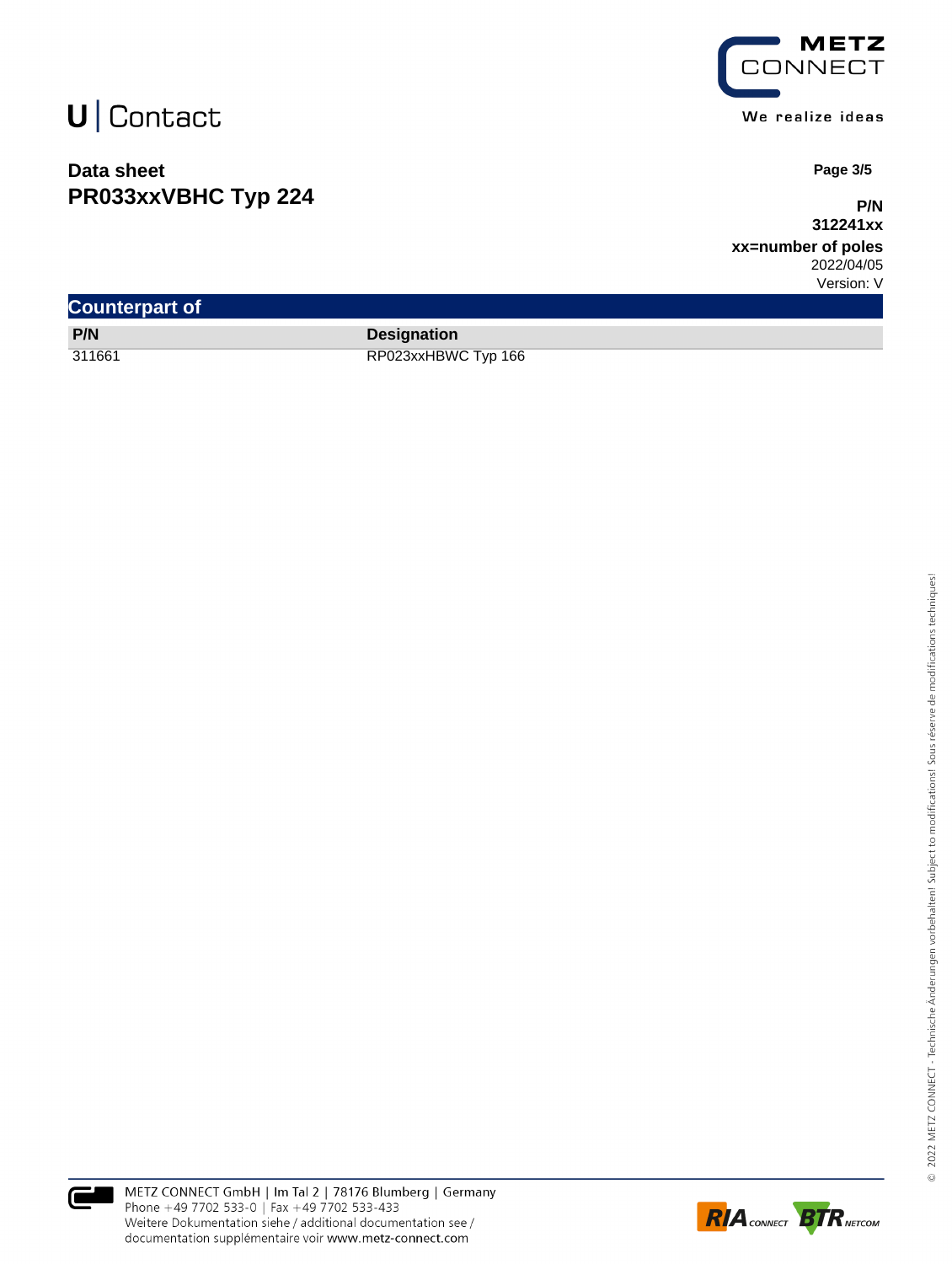### **Data sheet PR033xxVBHC Typ 224**



 **Page 4/5**

### **P/N 312241xx**

#### **xx=number of poles** 2022/04/05

Version: V



L=(pole size - 1) x centerline  $+ 2.7$  mm  $[0.106]$